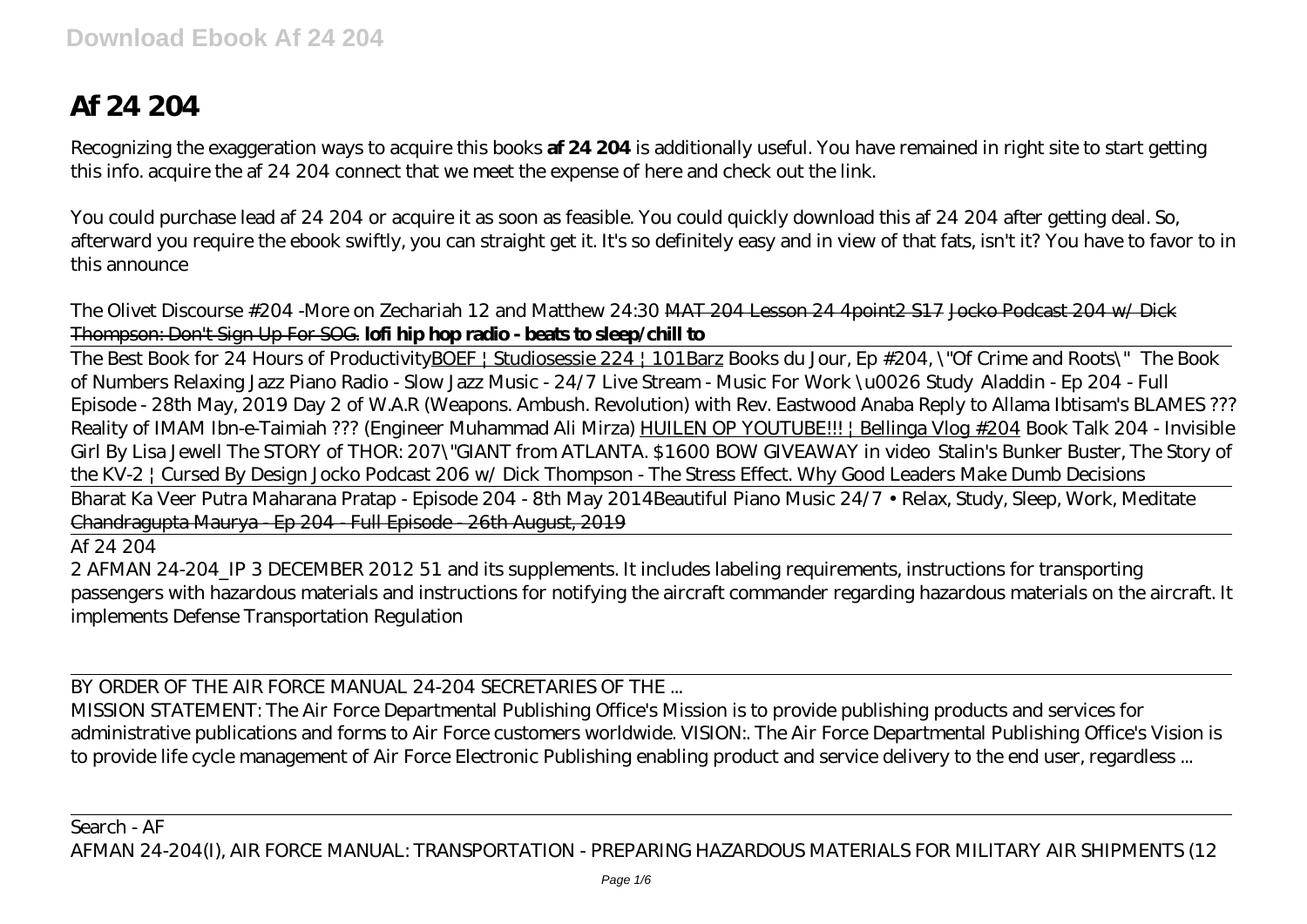OCT 2004) [TM 38-250; NAVSUP PU 505; MCO P4030.19I; DLAI 4145.3; DCMAD1,CH3.4(HM24)]., This manual implements AFPD 24-2, Preparation and Movement of Air Force Material.

AFMAN 24 204 I 2004 MANUAL TRANSPORTATION PREPARING AIR AIR FORCE - AFMAN 24-204 PREPARING HAZARDOUS MATERIALS FOR MILITARY AIR SHIPMENTS inactive, Most Current Details. History. References Organization: AIR FORCE: Publication Date: 13 July 2017: Status: inactive: Page Count: 531: Document History. AFMAN 24-204 July 13, 2017 ...

AIR FORCE - AFMAN 24-204 - PREPARING HAZARDOUS MATERIALS ...

2 AFMAN24-204(I) 12 OCTOBER 2004 SUMMARY OF REVISIONS This revision incorporates applicable changes to the Department of Transportation (DOT) Title 49 Code of Federal Regulations (CFR) and the International Civil Aviation Organization (ICAO) Technical Instructions. This revision amends policy statements (Chapter 1-Chapter 3), hazard classification and

BY ORDER OF THE AIR FORCE MANUAL 24-204(I) SECRETARIES OF ...

Click to View Link to Full AFMAN 24-204 Manual - Released July 2018 This is the link to the most current publication of the AFMAN 24-204 Manual. Connect: 410-768-8356. Signup for our Newsletter: Email Address \* I'm a spammer . Online Training Login. About. Why JGA? JGA is the industry leader in providing commercial and military hazardous ...

Link to Full AFMAN 24-204 Manual | JGA Training Advance financial 247 Flex loan login to know your loan details or Apply now to get Advance Financial Flex, Line of credit and Installment Loans Online in Tennessee, Missouri, Kansas, Idaho.

Advance Financial 247 Online Flex Loan Login or Apply Now ...

Based on a validated operational requirement, Chapter 3 of AFMAN 24-204\_IP may be used when there is a sustained, immediate, and responsive requirement for movement of personnel and ammunition, explosives and other HAZMAT in an increased state of readiness to, within, or from objective areas.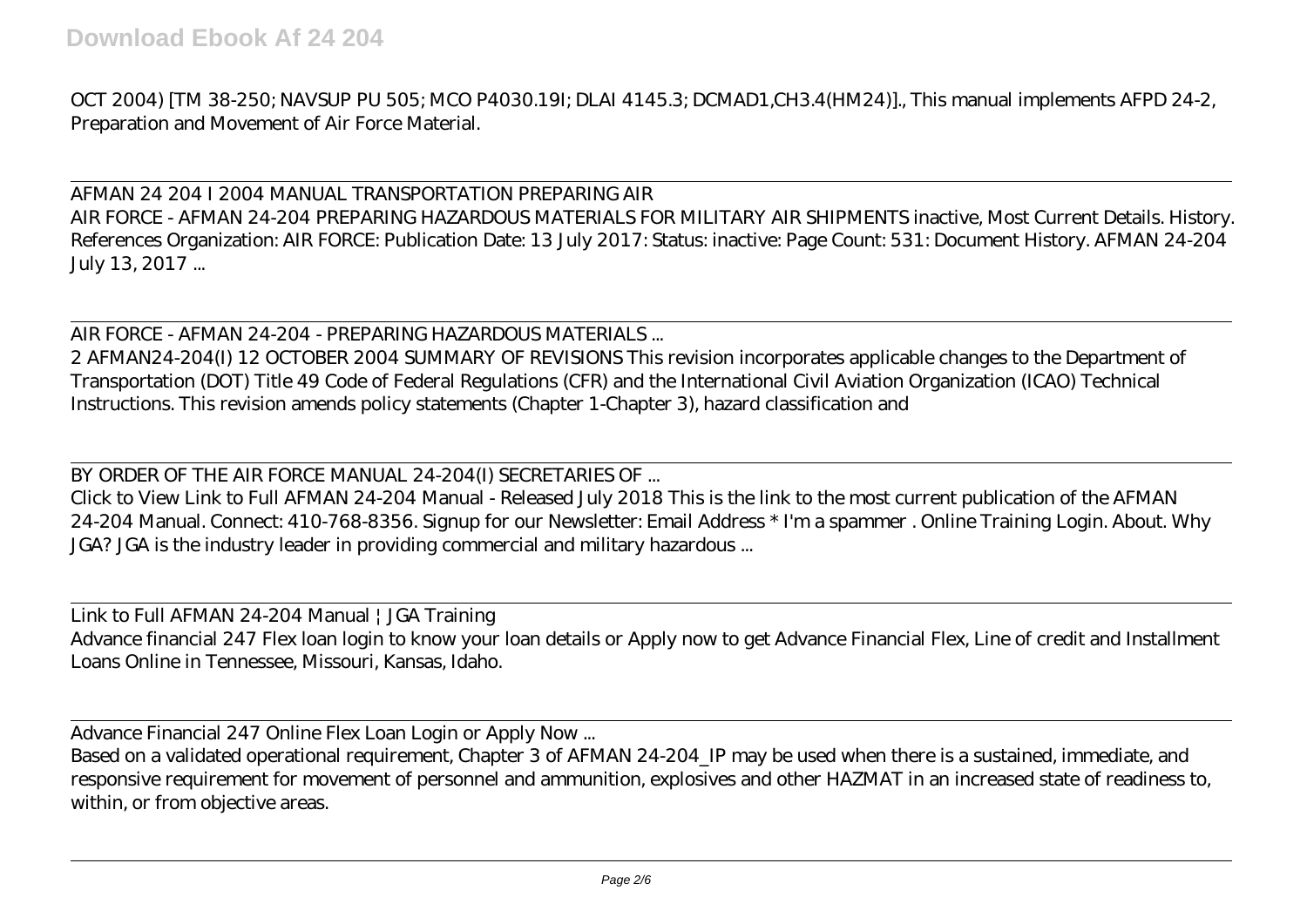Hazardous Materials (HAZMAT) Certification and Mobility ...

Air Force Instruction 65-601, Volume 1, Budget Guidance and Procedures Air Force Joint Manual 23-209, Storage and Handling of Hazardous Materials Air Force Manual (AFMAN) 24-204\_IP (Interservice), Preparing Hazardous Materials for Military Air Shipments.

DEFENSE TRANSPORTATION REGULATION BY ORDER OF THE AIR FORCE INSTRUCTION 23-204 SECRETARY OF THE AIR FORCE 24 JULY 2012 Materiel Management ORGANIZATIONAL FUEL TANKS COMPLIANCE WITH THIS PUBLICATION IS MANDATORY ACCESSIBILITY: www.e-Publishing.af.mil RELEASABILITY BY ORDER OF THE SECRETARY OF THE AIR FORCE

BY ORDER OF THE AIR FORCE INSTRUCTION 23-204 SECRETARY OF ...

Anyone know where I can find an up to date AF Form 24? Some units provide one on on their website but they are all expired. Probably doesnt even matter but just trying to make my packet look good.

Form 24 - Air National Guard / Air Force Reserves ...

AF FORM 24, 20100622PAGE 1 OF 4 PAGES which you are applying. Upon termination from active duty, travel entitlements are based on the information you enter in item 6, "Home of Record (HOR) Once recorded, the HOR may not be changed.

Y:UPTAir Force Form 24 - AF An AF Form 24 is a document used by the United States Air Force. Also known as an Application for Appointment as Reserve of the Air Force or USAF Without Component, the document is used by an Airman to request a transfer from active duty to reserve status. This form should not be used to apply for the Air National Guard.

AF Form 24 | Free & Printable PDF & Word Doc Samples ...

Link to Full AFMAN 24-204 Manual. 1 Jan 2019. 2019 IATA Significant Changes, 60th Edition - Effective 1-1-19. 1 Jan 2019. Lithium Cell / Battery UN38.3 Test Summary Report Effective 1-1-2020. 1 Jan 2019. Pages. 1; 2;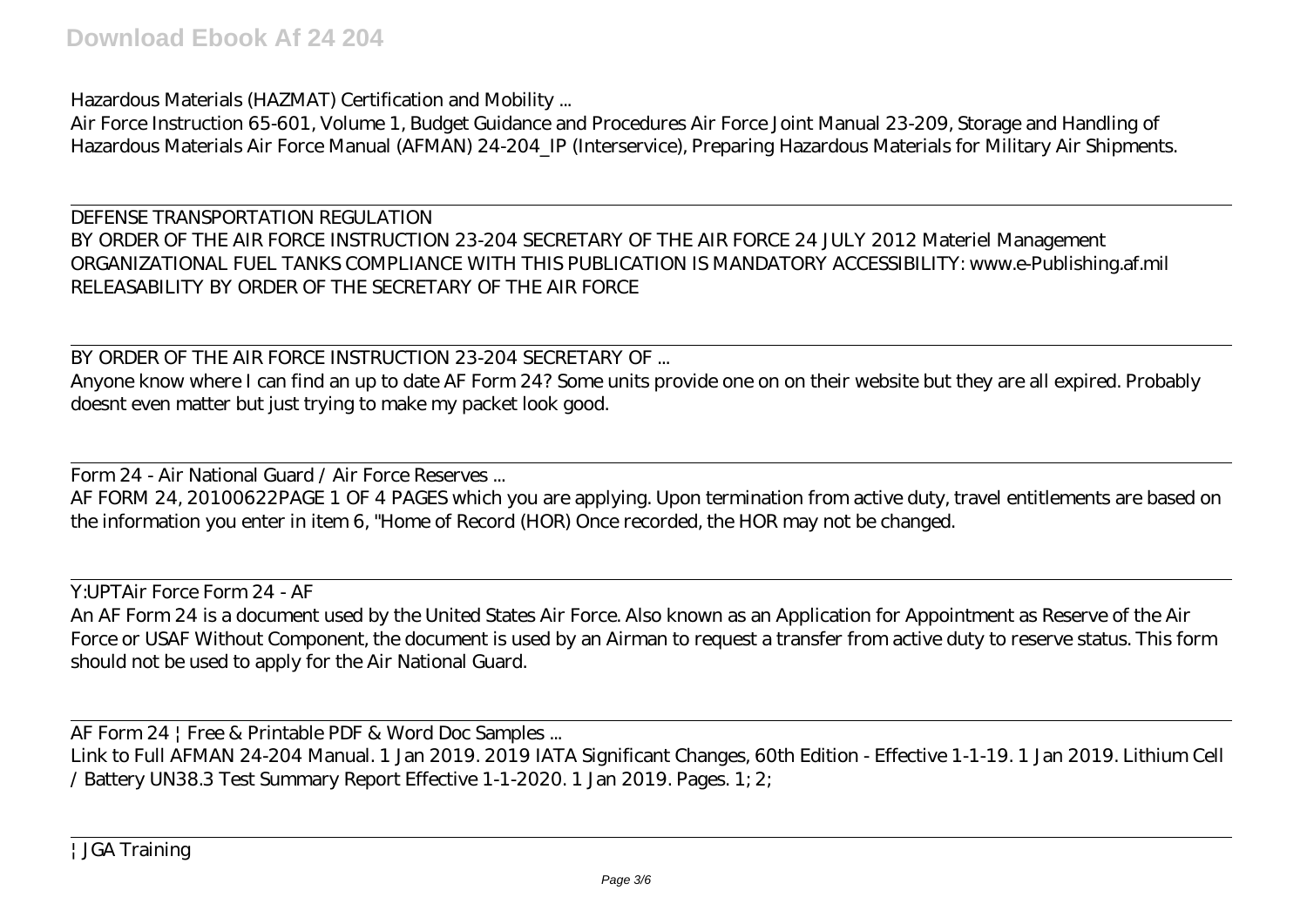OPR: AF/A4LW Supersedes: AFI 21-204, 17 December 2015 Certified by: AF/A4L (Colonel McElroy) Pages: 47 This publication implements Air Force Policy Directive (AFPD) 21-2, Munitions, and is consistent with AFPD 13-5, Air Force Nuclear Mission. It provides nuclear weapons maintenance and handling guidance and procedures.

AIR FORCE MANUAL 21-204 OF THE AIR FORCE 13 AUGUST 2019 ...

Belimo AF24-SR - Spring Return Fail-Safe, Proportional Damper Actuator, Direct Coupled - 24 VAC/DC (No Aux Switch) - Features: Cut labor costs with simple direct coupling True mechanical spring return - the most reliable fail-safe Reverse mount for clockwise or counterclockwise fail-safe Check damper position easily with clear position ...

AF24-SR - Belimo AF24-SR - Spring Return Fail-Safe ... AFI 24-201, 1996 Edition, March 1996 - CARGO MOVEMENT There is no abstract currently available for this document

AFI 24-201 : CARGO MOVEMENT

Find the most up-to-date version of AFI 23-204 at Engineering360. UNLIMITED FREE ACCESS TO THE WORLD'S BEST IDEAS. SIGN UP TO SEE MORE. First Name. ... AF: Publication Date: 24 July 2012: Status: active: Page Count: 17: Document History. AFI 23-204 ... This AFMAN directs the Air Force Civil Engineer Center (AFCEC), the primary support unit ...

Does the identification number 60 indicate a toxic substance or a flammable solid, in the molten state at an elevated temperature? Does the identification number 1035 indicate ethane or butane? What is the difference between natural gas transmission pipelines and natural gas distribution pipelines? If you came upon an overturned truck on the highway that was leaking, would you be able to identify if it was hazardous and know what steps to take? Questions like these and more are answered in the Emergency Response Guidebook. Learn how to identify symbols for and vehicles carrying toxic, flammable, explosive, radioactive, or otherwise harmful substances and how to respond once an incident involving those substances has been identified. Always be prepared in situations that are unfamiliar and dangerous and know how to rectify them. Keeping this guide around at all times will ensure that, if you were to come upon a transportation situation involving hazardous substances or dangerous goods, you will be able to help keep others and yourself out of danger. With color-coded pages for quick and easy reference, this is the official manual used by first responders in the United States and Canada for transportation incidents involving dangerous goods or hazardous materials.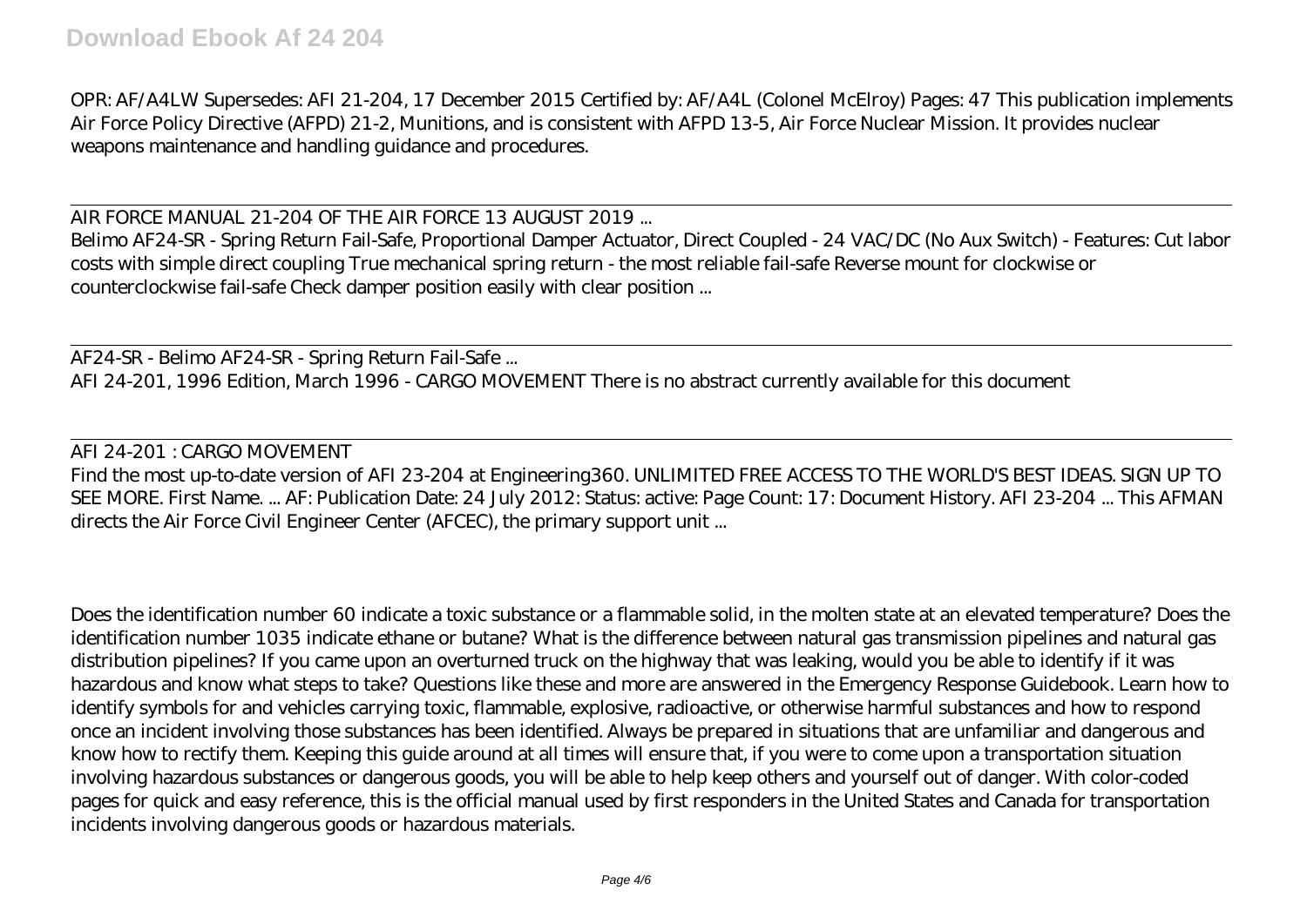Over 15,000 total pages ... Just a SAMPLE of the included manuals dated mid 1970s to the early 2000s: 55 SERIES TECHNICAL MANUALS TM 55-1520-210-10 TM 55-1520-210-CL TM 55-1520-210-PM TM55-1520-210-PMD TM 55-1520-210- 23-1 TM 55-1520-210- 23-2 TM 55- 1520-210-23-3 TM 55-1520-210-23P-1 TM 55-1520-210-23P-2 TM 55-1520-210-23P-3 TM 55-1520-242-MTF UH-1 EH ENGINE RELATED TM 55-2840-229- 23-1 TM 1-2840-260- 23P TM 1-2840-260- 23P 11 SERIES and MISC. TM 11-1520-210-20P TM 11-1520-210-20P-1 TM 11-1520-210-34P TM 11-1520-210-34P-1 TM 11-1520-210-23 TM-1-1500-204-23-1 General Maintenance Practices TM-1-1500-204-23-2 Pneudraulics TM-1-1500-204-23-3 Fuel & Oil Systems TM-1-1500-204-23-4 Electrical & Instruments TM-1-1500-204-23-5 Prop, Rotor and Powertrain TM-1-1500-204-23-6 Hardware and Consumables TM-1-1500-204-23-7 NDT TM-1-1500-204-23-8 Machine & Welding Shops TM-1-1500-204-23-9 Tools and Ground Support TM-1-1500-204-23-10 Sheetmetal TM 38-301-3 Acceptable Oil Analysis Limits TM-55-1615-226-40 Scissors & Sleeve UH-1 Maintenance Test Flight Manual DA PM 738\_751 MODIFICATION WORK ORDERS MWO 30-8-5V Lighting MWO 30-45 GS-MB MWO 30-48 Radar Alt AIRCRAFT RELATED TECHNICAL BULLETINS TB 20-17 TB 20-25 TB 20-26 TB 20-32 TB 20-33 TB 20-34 TB 20-35 TB 20-36 TB 20-38 TB 20-46 TB 20-47 TB 23-1 TB 30-01 TB TR ENGINE RELATED TECHNICAL BULLETINS TB 20-9 TB 20-10 TB 20-12 TB 20-15 TB 20-16 TB 20-18 TB 20-24 TB 20-26 TB 20-27 TB 20-28 TB 229-20-2 + Numerous DEPOT MAINTENANCE WORK REQUIREMENT (DMWR) Manuals

The Manual of Tests and Criteria contains criteria, test methods and procedures to be used for classification of dangerous goods according to the provisions of Parts 2 and 3 of the United Nations Recommendations on the Transport of Dangerous Goods, Model Regulations, as well as of chemicals presenting physical hazards according to the Globally Harmonized System of Classification and Labelling of Chemicals (GHS). As a consequence, it supplements also national or international regulations which are derived from the United Nations Recommendations on the Transport of Dangerous Goods or the GHS. At its ninth session (7 December 2018), the Committee adopted a set of amendments to the sixth revised edition of the Manual as amended by Amendment 1. This seventh revised edition takes account of these amendments. In addition, noting that the work to facilitate the use of the Manual in the context of the GHS had been completed, the Committee considered that the reference to the "Recommendations on the Transport of Dangerous Goods" in the title of the Manual was no longer appropriate, and decided that from now on, the Manual should be entitled "Manual of Tests and Criteria".

Dr. Greg Zacharias, former Chief Scientist of the United States Air Force (2015-18), explores next steps in autonomous systems (AS) development, fielding, and training. Rapid advances in AS development and artificial intelligence (AI) research will change how we think about machines, whether they are individual vehicle platforms or networked enterprises. The payoff will be considerable, affording the US military significant protection for aviators, greater effectiveness in employment, and unlimited opportunities for novel and disruptive concepts of operations. Autonomous Horizons: The Way Forward identifies issues and makes recommendations for the Air Force to take full advantage of this transformational technology.

This volume includes data on financial stocks by institutional sector and by financial instrument.